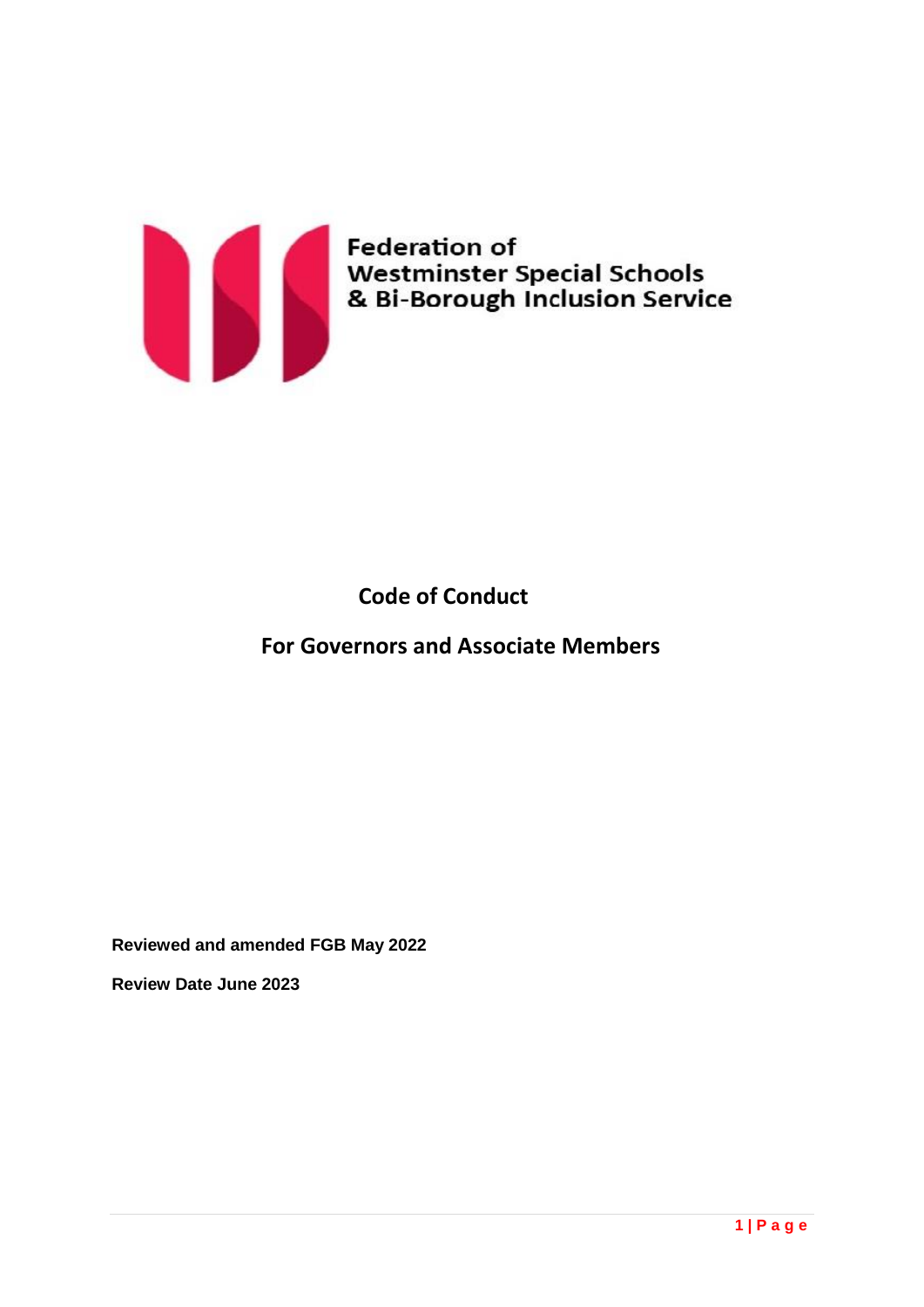## **Contents**

- Aims Scope and Principles
- Federation Principles
- The 7 Nolan principles of public life
- Governor responsibilities
- Working with Others
- Commitment to governance
- Openness and transparency
- **•** Confidentiality
- GDPR
- Social Media
- Monitoring arrangements
- Breaches of the Code of Conduct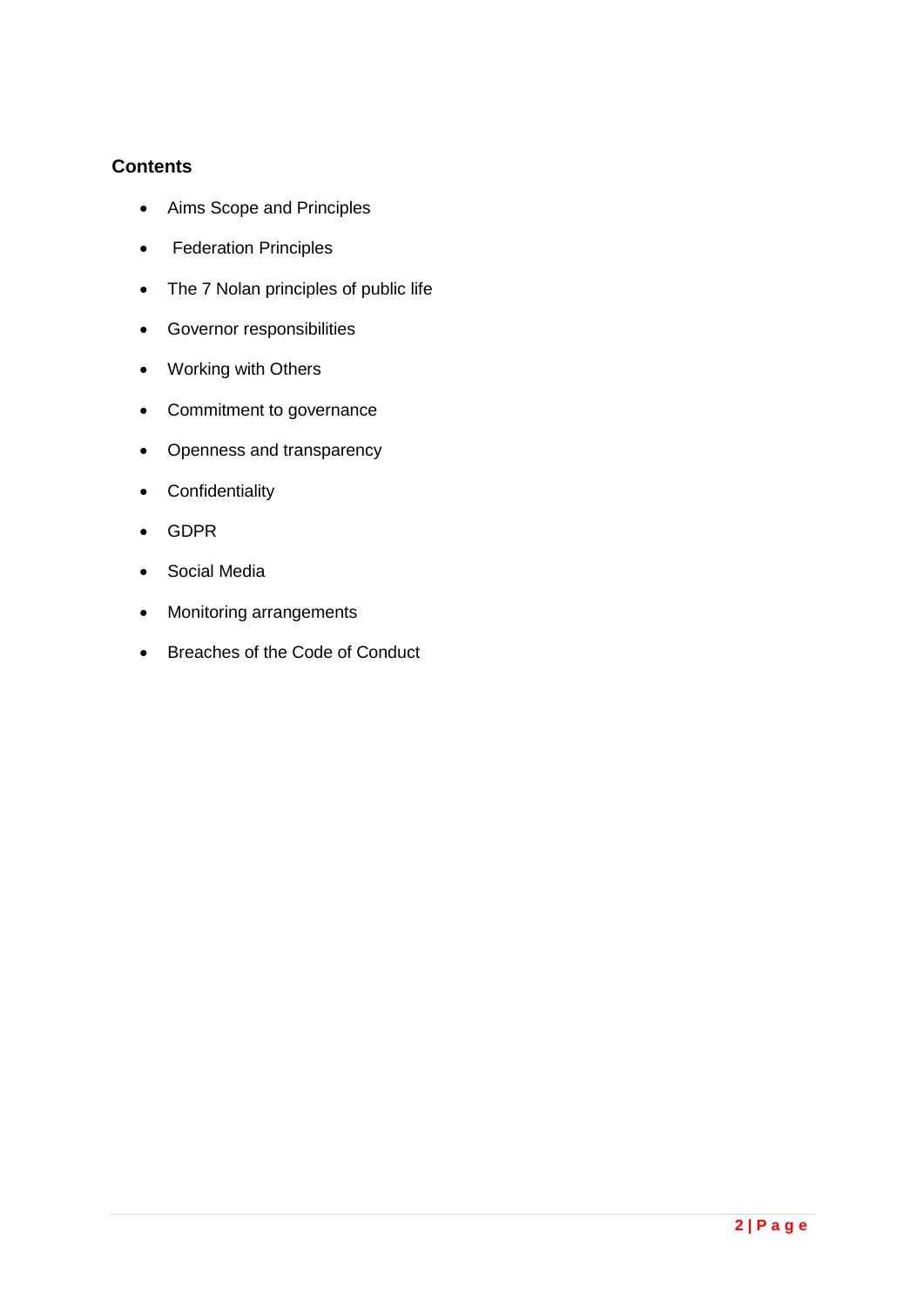# **Federation of Westminster Special Schools and Bi-Borough Inclusion Service**

### **This Code of Conduct for Governors and Associate Members is informed by the KEY model policy**

### **Aims, scope and principles**

- This policy aims to set and maintain standards of conduct that we expect all governors and associate members to follow.
- By creating this policy, we aim to ensure that governors and associate members carry out their role with honesty and integrity and help us to ensure our federation is an environment where everyone is safe, happy and treated with respect
- The Code is based on the Governance Handbook and the Department for Education's guidance on the school governance regulations 2013.
- The purpose of this Code is to clarify roles, responsibilities and appropriate relationships between individual governors/associate members, committees, the whole Governing Board and the Federation Leadership Team.
- The Code sets out the expectations and commitment required from governors/associate members.
- Failure to follow the Code of Conduct may result in disciplinary action being taken as set out in the Appendix
- Please note that the Code of Conduct is not exhaustive. If situations arise that are not covered by this Code governors and associate members should consult the Chair/Co-Chair of Governors and in exceptional circumstances use their own judgement based on these principles.

# **The 7 Nolan principles of public life**

**Selflessness -** We will act in the public interest

**Integrity -** We will not act or make decisions to gain financial or other material benefits for ourselves, our family, or our friends. We will declare any conflict of interests

 **Objectivity -** We will act and make decisions impartially, fairly and on merit. We will use the best evidence and avoid discrimination or bias

 **Accountability -** We understand that we are accountable to the public for our decisions and actions. To make sure of this we will be scrutinised where necessary**.**

**Openness –** We will act and take decisions openly and transparently. We will not withhold information from the public unless there are clear and lawful reasons for doing so

**Honesty-** We will be truthfu**l**

**Leadership –** We will actively promote and support the Nolan principles and will challenge poor behaviour wherever it occurs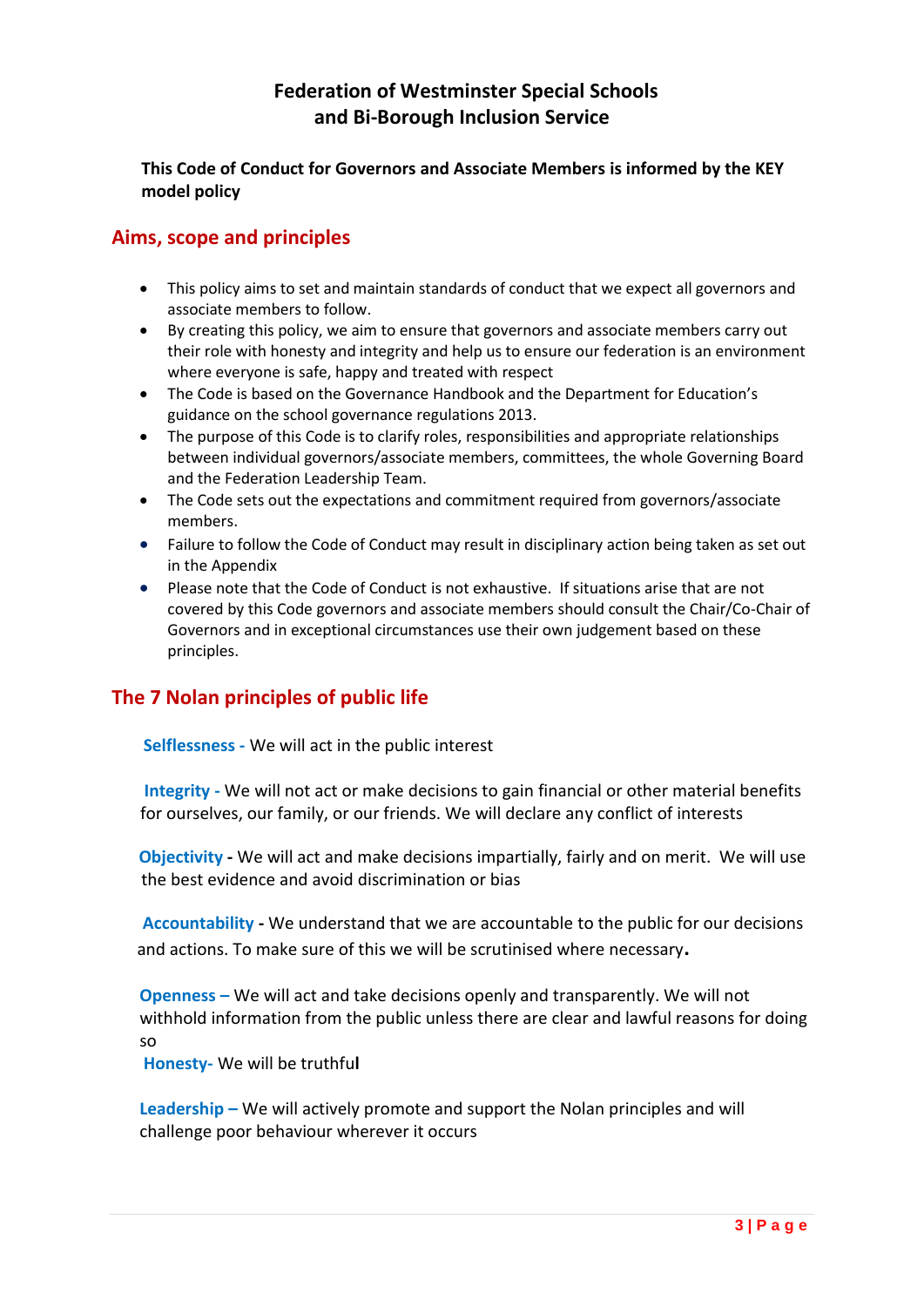# **Federation Principles**

.

- The Governing Board is the Federation schools' accountable body. It is responsible for the conduct of the schools, services and for promoting high standards. The Governing Board aims to ensure that children are attending a successful school which provides them with a good education and supports their well-being. In addition, the Governing Board aims for the Bi-Borough Inclusion Service to be a well -managed highly specialised service that supports the inclusion of pupils with Special Educational Needs and Disabilities in mainstream schools.
- The Governing Board will act in a corporate, collective and responsible way and conduct its business properly with the best interests of the Federation at the core of its activities and decisions
- The Governing Board will act in accordance with the Federation's ethos, aims and objectives and work collectively to promote the same. Individual governors/associate members will also be expected to conduct themselves in accordance with these principles.
- All governors have equal status and although appointed by different groups [e.g. parents, staff, LA or co-opted by the Governing Board] our overriding concern is the standards and welfare of the schools and services as a whole.
- We have a duty to act fairly and without prejudice, and particularly to ensure that there is no discrimination on the basis of race, gender, religion, age, or disability. We have a duty to promote community cohesion and inclusive practice. In so far as we have responsibility for staff, we shall fulfil all that is reasonably expected of a good employer.
- We shall ensure that our activities are open to interested parties, except where confidentiality applies, and our decisions will be open to scrutiny.
- We recognise that we have statutory responsibilities as governors/associate members and that we must meet these requirements.
- We recognise that it is the governors'/associate members responsibility to challenge and support the leaders and managers of the schools and services. Also, to hold them to account for tackling weaknesses, further improving pupil performance and welfare and sound financial management.
- To this end we aim to provide excellent advice to the Federation and LA, thoughtful support and constructive challenge to the Executive Headteacher / Headteachers /Head of the Bi-Borough Inclusion Service and other service managers, encouragement to staff and fair decisions.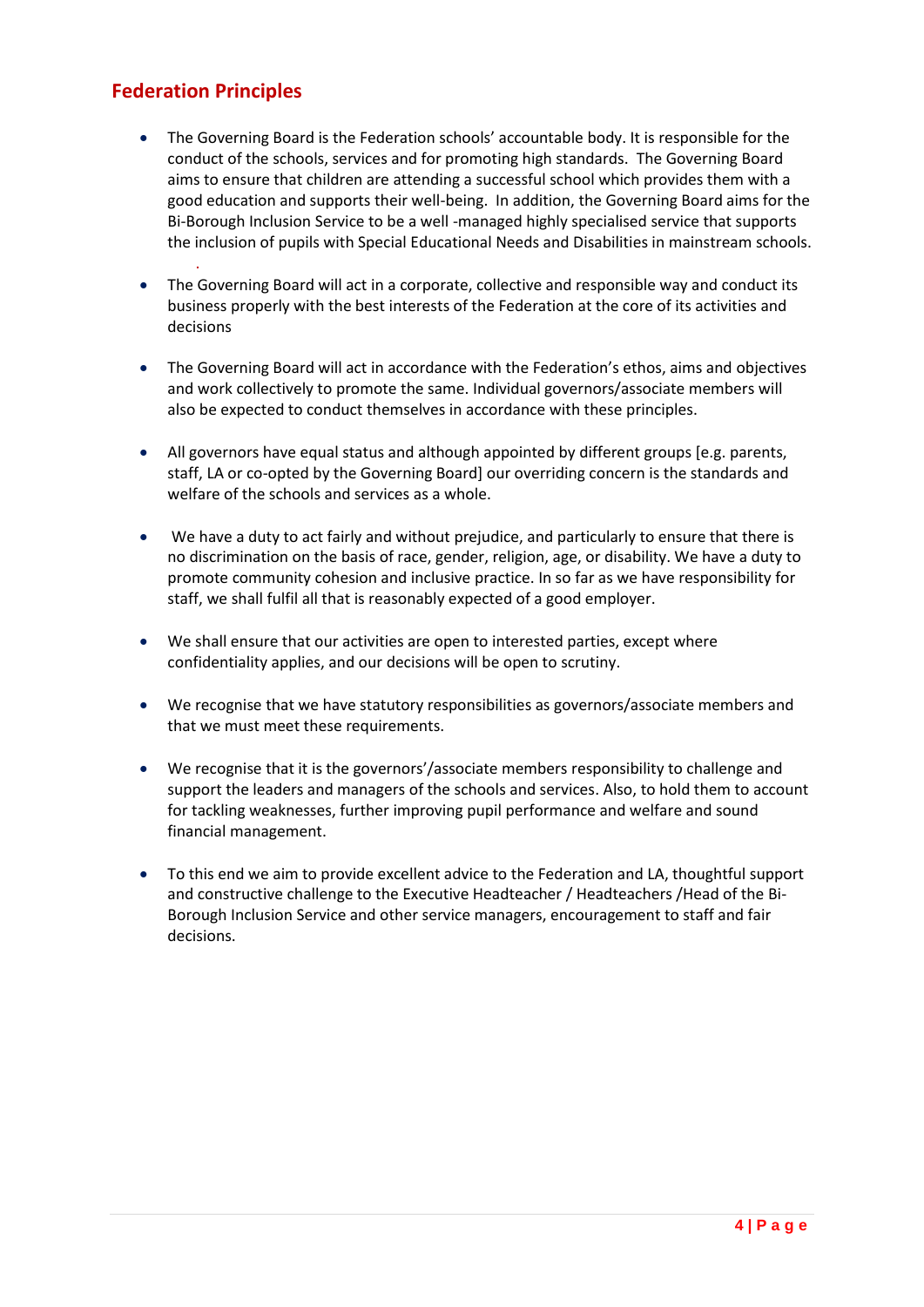### **Governor's responsibilities**

#### T**he main functions of the Governing Board are**

- Ensure Clarity of vision, ethos and strategic direction of the Federation schools and services
- Holding the Executive Headteacher / Headteachers and the Head of the Bi-Borough Inclusion Service to account for the educational and financial performance of the Federation and the performance management of staff
- Oversee the financial performance of the Federation schools and services and make sure the money is well spent

#### **In order to do this effectively, as individuals we will**

- $\triangleright$  Understand and respect the distinction between role and responsibilities of the Board and those of the executive, school and service leaders
- $\triangleright$  Set and maintain an ethos of high expectations for everyone in the Federation community, including the conduct and the professionalism of itself
- $\triangleright$  Preserve and develop the character of the Federation
- $\triangleright$  Not undermine fundamental British values, including democracy, informed by, the rule of law, individual liberty and mutual respect and tolerance of those with different faiths and beliefs
- $\triangleright$  Operate and make decisions in the best interests of pupils, informed by the views and needs of our key stakeholders (pupils, parents, staff, the local community and the Local Authority
- $\triangleright$  Follow the Federation's policies and procedures, of the Board as set out in relevant legislation, statutory guidance, and the Federation's constitutional documents
- $\triangleright$  Take responsibility for our self-evaluation, regularly reviewing the Board's performance, constitution and skillset
- $\triangleright$  Take part in any training or development required to fill any gaps in the skills we need for effective governance
- $\triangleright$  Understand that where responsibility has been delegated, the Board as a whole remains accountable and that important decisions relating to core functions will be made by the full board.
- $\triangleright$  Individual governors/associate members do not speak for the Governing Board and should not purport to do so. The governors' power to act or to make decisions is collective. Only the Chair of Governors/Co-Chair (or others specifically designated by the Governing Board) may speak on behalf of the Governing Board.
- $\triangleright$  Decisions are taken collectively and are binding on all governors/associate members. We have a duty to be mindful of the best interests of the Federation and to exercise the greatest prudence
- $\triangleright$  Comply with relevant guidance and legislation that sets out how we must manage our funding, and procure goods and services
- $\triangleright$  Act with integrity and transparency when making financial decisions and understand that our financial management and decision - making will be scrutinised and audited
- $\triangleright$  Declare all gifts. We do not accept bribes
- $\triangleright$  We will work to actively identify and manage risks to the Federation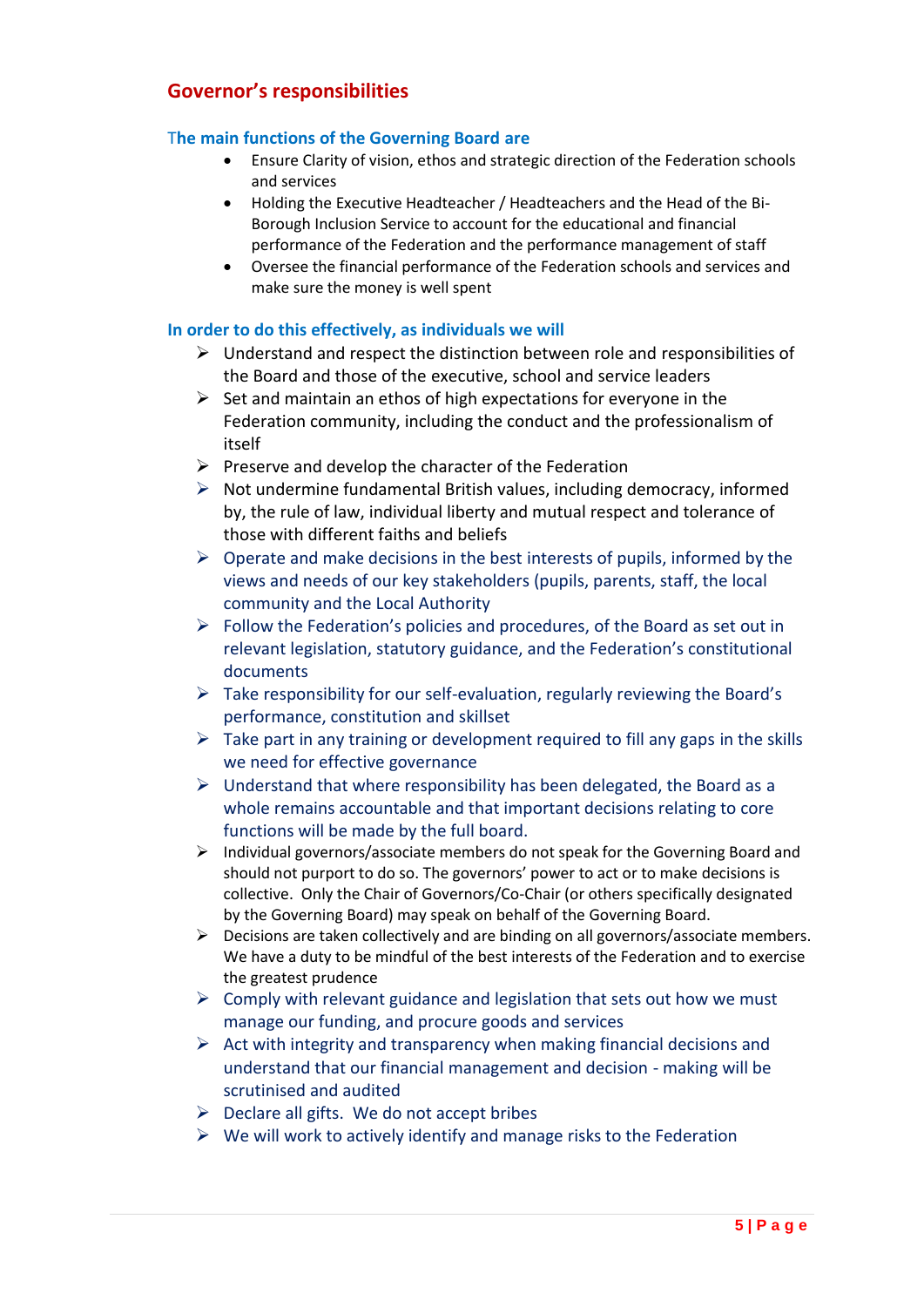## **Working with Others**

We will

- $\triangleright$  Support and strengthen federation leadership by providing constructive challenge to leaders, and holding them to account
- $\triangleright$  Respect the role of the Federation Leadership Team and avoid routine involvement in operational matters
- $\triangleright$  Respect each other's views
- $\triangleright$  Work together as a board to develop effective relationships with stakeholders
- $\triangleright$  Engage meaningfully with the communities we serve and understand that we are answerable to these stakeholders
- $\triangleright$  Follow the Equality Act 2010 and apply the principles of fairness and equality in everything we do

## **Commitment to Governance**

We

- $\triangleright$  Will attend all meetings where possible. Where we cannot attend we will explain our valid reason and give notice prior to the meeting by contacting the chair/clerk
- $\triangleright$  Understand and accept the time and workload commitments of this role
- $\triangleright$  Understand that work should be shared among members and that all governors are expected to take an active role
- $\triangleright$  Will prepare ahead of meetings to ensure that we make informed contributions
- $\triangleright$  Will participate in pre-arranged school and service visits in accordance with the Federation visits policy
- $\triangleright$  Will attend any training and development activity needed to ensure the Board has a wide range of skills and expertise

### **Openness and Transparency**

#### **Conflicts of Interests**

To make sure our board takes impartial decisions without bias. We will

- $\triangleright$  Publish an up to date register of business and pecuniary interests of all governors/associate members
- $\triangleright$  Declare any potential conflicts of interest at the beginning of each meeting, and withdraw from the meeting for the relevant item of business and not vote on the matter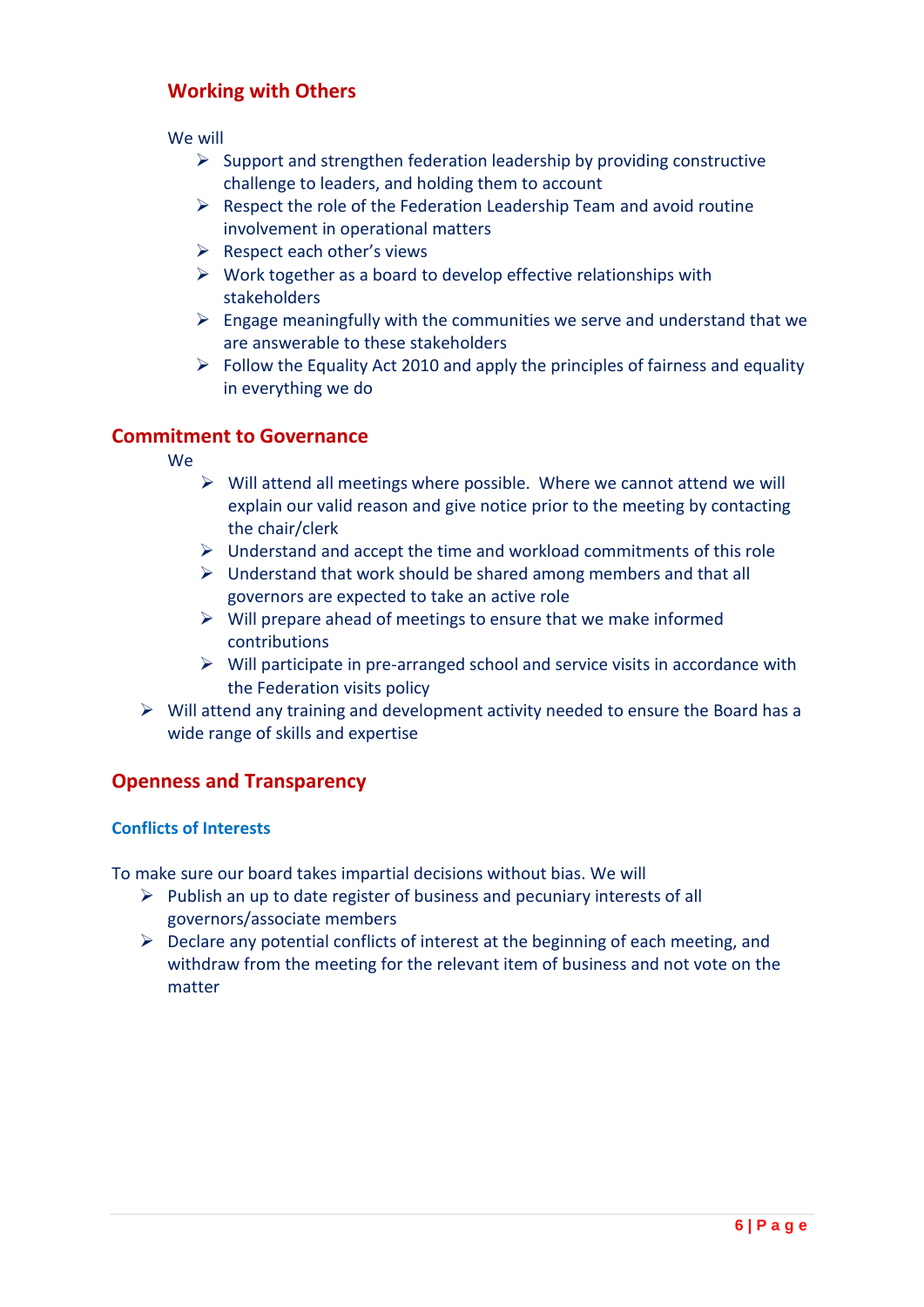#### **Publishing Information**

To ensure our board is transparent and open to the community we serve, we will make certain information publicly available

We accept that the following information will be published on the Federation website to ensure transparency

- The structure and remit of the Board and committees, and the full name of the chair of each one
- For each governor who has served at any point over the last twelve months
- Their full name
- Date of appointment
- Their term of office
- The date when they stepped down (if applicable)
- The body which appointed them
- Their relevant business and pecuniary interests
- Their attendance record at board and committee meetings over the last academic year
- We accept that the information relating to governors will be published on Get information about schools
- We accept that the approved board and committee minutes and any agenda and papers considered at a meeting will be made available to any interested person

### **Confidentiality**

In the course of our role, we are sometimes privy to sensitive information. We will observe confidentiality when discussing this information, and will not publicly disclose.

- $\triangleright$  Information about sensitive matters
- $\triangleright$  Information about named individuals (such as staff, pupils and their parents)
- $\triangleright$  Details of individual governors' contributions in meetings or how they have voted

Confidential information will never be

- $\triangleright$  Disclosed to anyone without the relevant authority
- $\triangleright$  Used to humiliate, embarrass or blackmail others
- $\triangleright$  Used for the purpose other than what is what is it was collected and intended for

Our commitment to confidentiality does not overrule our duty to report child protection concerns to the appropriate channel where we believe a child is at risk of harm We will continue to observe confidentiality after we have let office

#### **Breaches of Confidentiality**

In the event of a breach of confidentiality, we will inform the Chair/Co-Chair of Governors as soon as possible who will investigate this matter further, Governors and associate members understand that if they breach confidentiality, they may be suspended

### **GDPR**

We will follow the Federation's information security processes, measures and related policies. Our commitment to GDPR does not overrule our duty to report child protection concerns to the appropriate authority where we believe a child is at risk of harm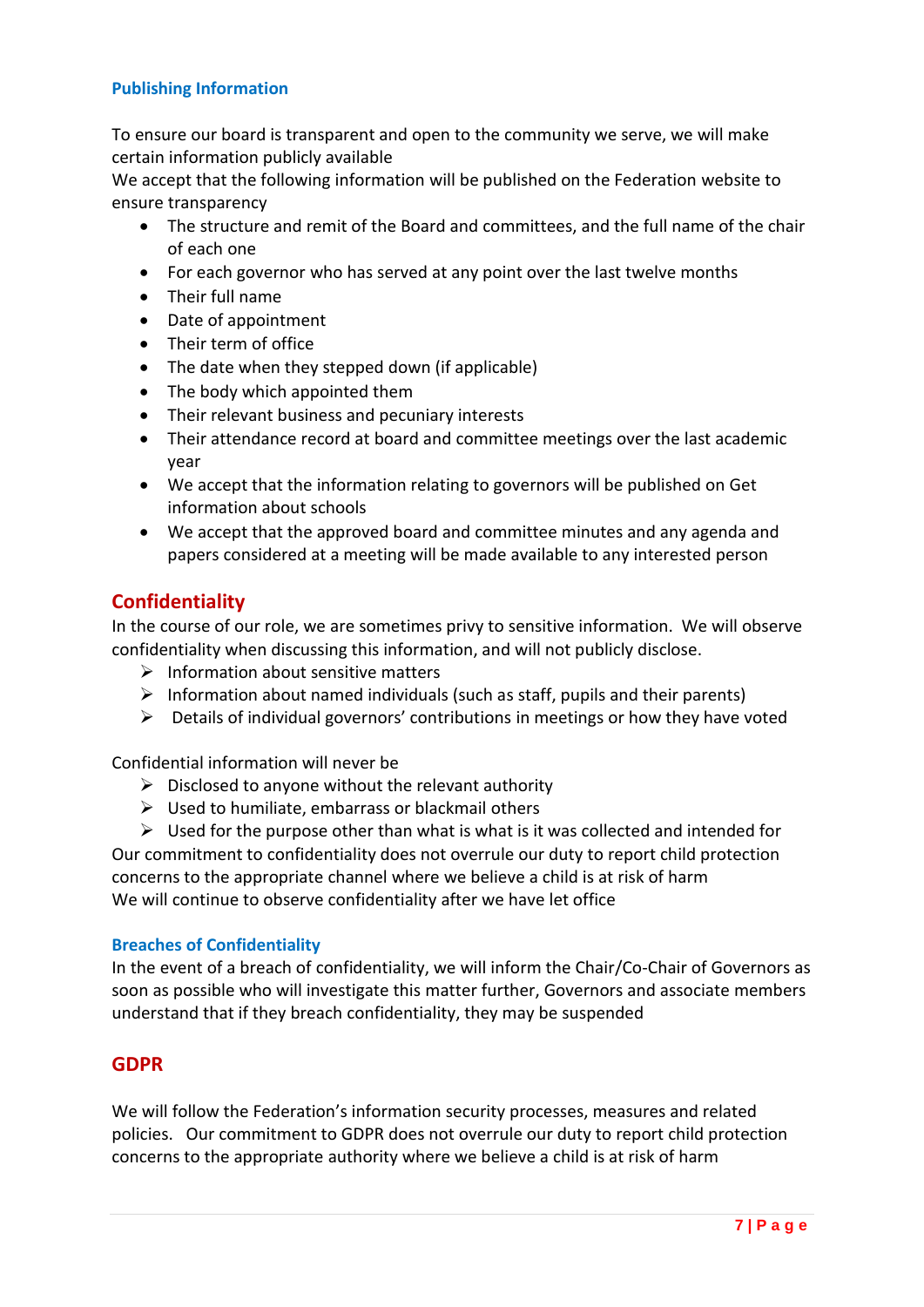#### **Personal data breaches**

We will inform the Executive Headteacher/FBM immediately if we believe that there has been a personal data breach.

# **Social media**

We will:

Abide by any requirements set out in the Federation social media policy

We will:

- Uphold the reputation of the Federation at all times
- Maintain a professional presence online and carefully consider how we interact with the Federation community
- Review privacy settings regularly to make sure we are happy with the information about us that is publicly available
- Report any incidents of harassment we experience, or see towards governors and associate members to the Chair/Co-Chair of Governors and the Executive Headteacher/Headteacher of the school

#### **We will not:**

- Accept friend requests from pupils and not join any private parent groups associated with the Federation. Disclose any information which is confidential or would breach GDPR and data protection principles
- Make comments online about any members of the Governing Board or federation community
- Post [any inappropriate/offensive language, images or comments on social media](https://schoolgovernors.thekeysupport.com/uid/d52096c0-a2e8-4a55-879b-30477993d218/) that may bring us or the Federation into disrepute

### **Monitoring arrangements**

This code of conduct will be reviewed and agreed annually, upon significant changes to the law, or as needed. It will be ratified by the Governing Board.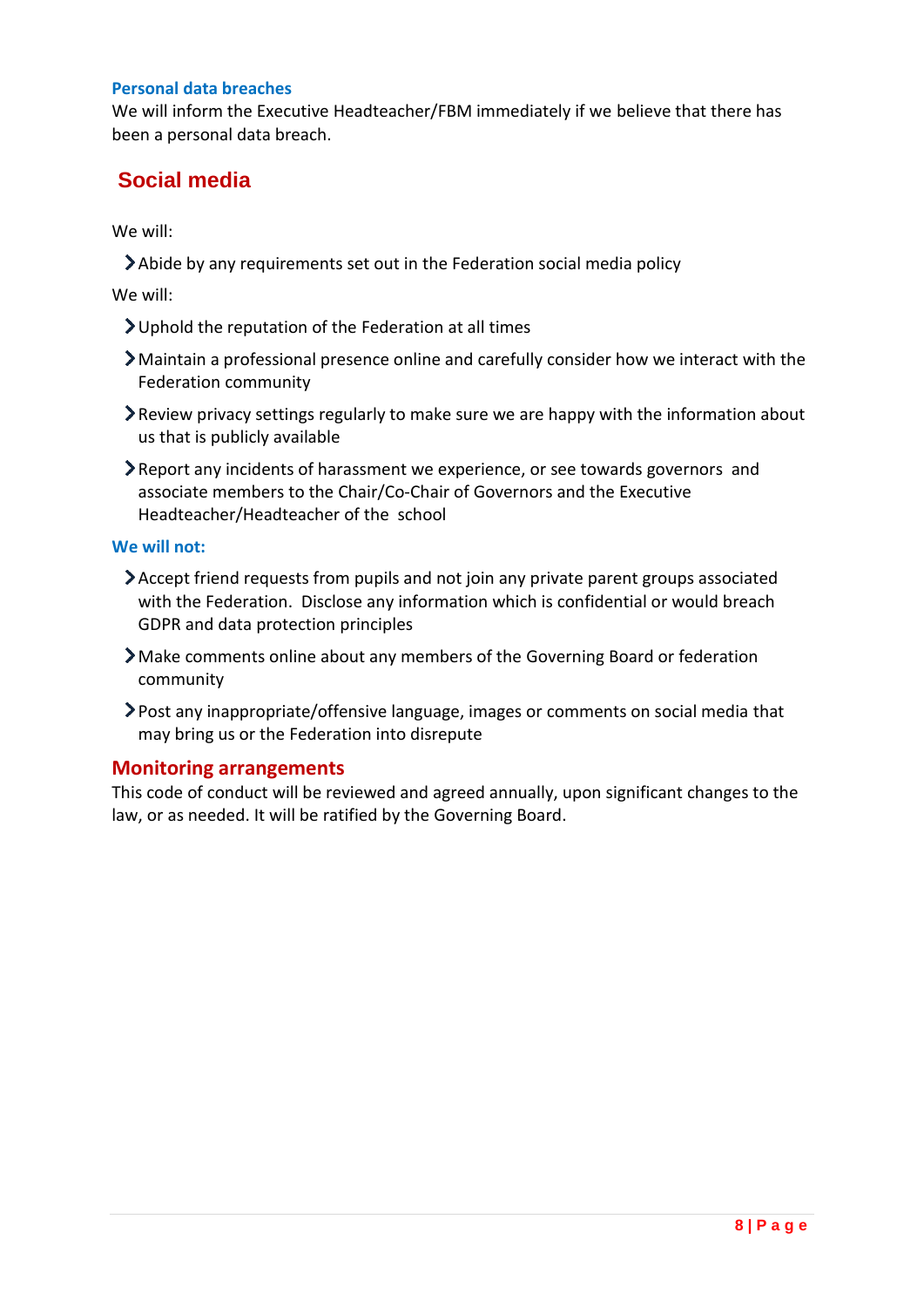# **Breaches of the Code of Conduct**

If we suspect a governor has breached the Code of Conduct, we will follow this procedure:

 $\blacktriangleright$  The chair will investigate

The chair will hold a meeting with the governor to discuss the issue. The governor can bring a friend to the meeting. Another governor will attend to corroborate any decisions

If the situation doesn't improve, or there is another suspected breach, we will take action to improve the issue. This may involve:

- Further meetings with the chair to reset expectations, based on this code of conduct
- Support, mentoring or training for the governor
- Making sure the governor withdraws from votes connected to any disputes they have been involved in

If there is no improvement in the governors' behaviour, the Board will vote on a motion to suspend them for up to 6 months. This is a last resort and will not be used without the above steps being taken, except in exceptional circumstances

#### **Governors may be suspended if they**:

Are a staff governor undergoing disciplinary proceedings at the school

- Are undergoing court or tribunal proceedings that would result in the governor being disqualified from holding office
- Have acted in a way that is inconsistent with the ethos of the Federation and has brought, or is likely to bring the Federation into disrepute

> Breach confidentiality

# **Bringing the board into disrepute' may include, but is not limited**

### **to**

- $\geq$  Speaking out publicly against the Federation
- Being disrespectful to members of the Federation community
- Behaving inappropriately in a public forum, such as a PTA meeting or on social media
- > There have been repeated grounds for suspension
- There has been serious misconduct. We will determine what counts as serious misconduct based on the facts of the case, but it will include any actions that compromise the 7 principles of public life, if sufficiently serious
- >They display repeated and serious incompetence
- They have engaged in conduct aimed at undermining fundamental British values
- Their actions are significantly detrimental to the effective operation of the Board, or their actions interfere with the operational efficiency of the Federation